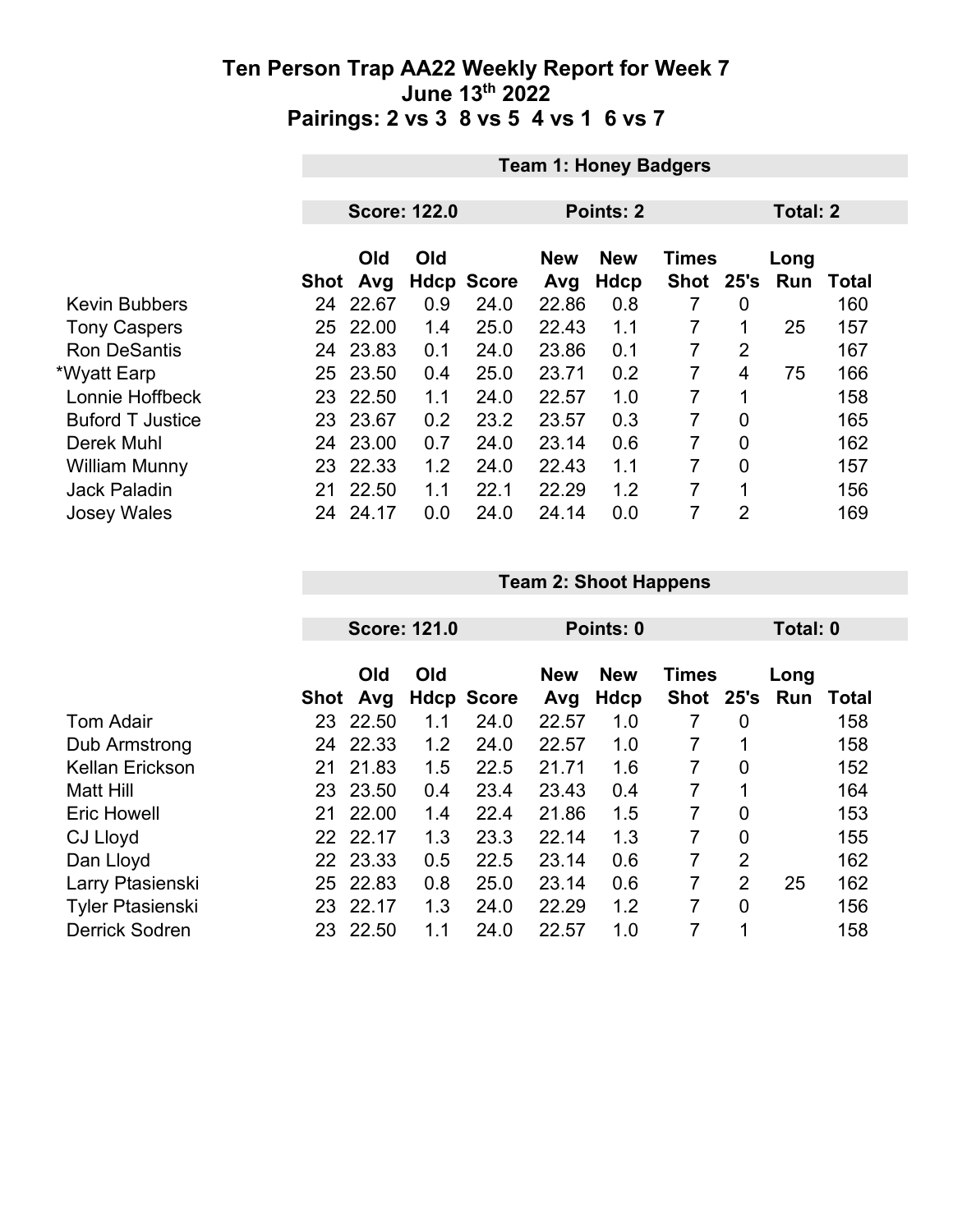|                     |      | <b>Team 3: Dust Bunnies</b> |                     |                   |            |                            |           |                |     |       |  |
|---------------------|------|-----------------------------|---------------------|-------------------|------------|----------------------------|-----------|----------------|-----|-------|--|
|                     |      |                             | <b>Score: 123.0</b> |                   |            | Points: 2                  |           | Total: 2       |     |       |  |
|                     |      | Old<br>Old                  |                     |                   | <b>New</b> | <b>New</b><br><b>Times</b> |           |                |     |       |  |
|                     | Shot | Avg                         |                     | <b>Hdcp Score</b> | Avg        | Hdcp                       | Shot 25's |                | Run | Total |  |
| Jeff Beckman        | 18   | 22.00                       | 1.4                 | 19.4              | 21.43      | 1.8                        | 7         | 0              |     | 150   |  |
| <b>Ted Brausen</b>  | 19   | 21.00                       | 2.1                 | 21.1              | 20.71      | 2.3                        | 7         | 0              |     | 145   |  |
| Nick Finberg        |      | 24 21.50                    | 1.8                 | 24.0              | 21.86      | 1.5                        | 7         | 0              |     | 153   |  |
| <b>Tom Gallion</b>  |      | 22 22.67                    | 0.9                 | 22.9              | 22.57      | 1.0                        | 7         | 0              |     | 158   |  |
| Dave Isakson        |      | 23 21.17                    | 2.0                 | 24.0              | 21.43      | 1.8                        | 7         | 0              |     | 150   |  |
| <b>Austin Lux</b>   |      | 25 20.33                    | 2.6                 | 25.0              | 21.00      | 2.1                        | 7         | 1              | 25  | 147   |  |
| Craig Lux           |      | 22 23.83                    | 0.1                 | 22.1              | 23.57      | 0.3                        | 7         | 2              |     | 165   |  |
| <b>Jake Mickley</b> | 25   | 22.50                       | 1.1                 | 25.0              | 22.86      | 0.8                        | 7         | 1              | 25  | 160   |  |
| *Shawnone Mickley   | 24   | 23.00                       | 0.7                 | 24.0              | 23.14      | 0.6                        | 7         | 0              |     | 162   |  |
| Nate Vojtech        | 25   | 23.50                       | 0.4                 | 25.0              | 23.71      | 0.2                        | 7         | $\overline{2}$ | 25  | 166   |  |

|                     | <b>Score: 119.1</b> |            |     |                   | Points: 0         | Total: 0           |                             |                |             |       |
|---------------------|---------------------|------------|-----|-------------------|-------------------|--------------------|-----------------------------|----------------|-------------|-------|
|                     | Shot                | Old<br>Avg | Old | <b>Hdcp Score</b> | <b>New</b><br>Avg | <b>New</b><br>Hdcp | <b>Times</b><br><b>Shot</b> | 25's           | Long<br>Run | Total |
| Ron Bloom           | 24                  | 23.00      | 0.7 | 24.0              | 23.14             | 0.6                | 7                           | $\overline{2}$ |             | 162   |
| John Christanson    | 21                  | 21.33      | 1.9 | 22.9              | 21.29             | 1.9                |                             | 0              |             | 149   |
| <b>Jim Dahlin</b>   | 21                  | 20.33      | 2.6 | 23.6              | 20.43             | 2.5                | 7                           | 0              |             | 143   |
| Craig Eckhoff       | 23                  | 23.67      | 0.2 | 23.2              | 23.57             | 0.3                | 7                           | 1              |             | 165   |
| *Doug Eckhoff       | 19                  | 20.83      | 2.2 | 21.2              | 20.57             | 2.4                | 7                           | $\overline{0}$ |             | 144   |
| <b>Steve Meyers</b> | 23                  | 22.17      | 1.3 | 24.0              | 22.29             | 1.2                | 7                           | $\overline{0}$ |             | 156   |
| <b>Jake Olson</b>   | 20                  | 22.17      | 1.3 | 21.3              | 21.86             | 1.5                | 7                           | $\overline{0}$ |             | 153   |
| <b>Karl Olson</b>   | 22                  | 18.83      | 3.6 | 24.0              | 19.29             | 3.3                | 7                           | $\overline{0}$ |             | 135   |
| <b>Scot Poehler</b> | 22                  | 21.83      | 1.5 | 23.5              | 21.86             | 1.5                |                             | 0              |             | 153   |

**Team 4: PVA**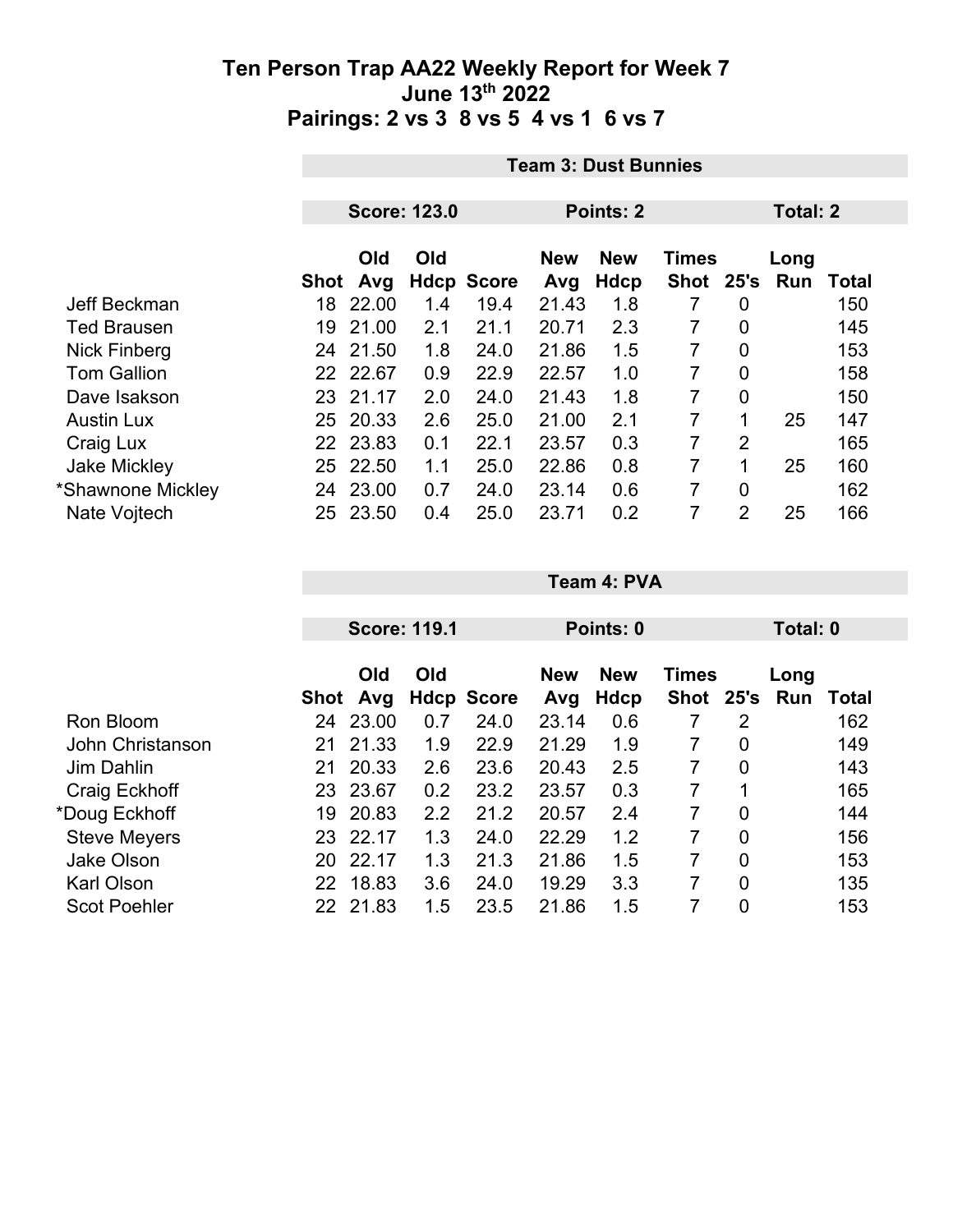|                       | <b>Team 5: Moose Knuckles</b> |                 |                     |                   |                   |                           |                           |                 |             |       |
|-----------------------|-------------------------------|-----------------|---------------------|-------------------|-------------------|---------------------------|---------------------------|-----------------|-------------|-------|
|                       |                               |                 | <b>Score: 121.6</b> |                   |                   | <b>Points: 2</b>          |                           | <b>Total: 2</b> |             |       |
|                       |                               | Old<br>Shot Avg | Old                 | <b>Hdcp Score</b> | <b>New</b><br>Avg | <b>New</b><br><b>Hdcp</b> | <b>Times</b><br>Shot 25's |                 | Long<br>Run | Total |
| Jon Danielson         | 24                            | 22.17           | 1.3                 | 24.0              | 22.43             | 1.1                       |                           |                 |             | 157   |
| <b>Jessie Edwards</b> | 23                            | 23.17           | 0.6                 | 23.6              | 23.14             | 0.6                       | 7                         |                 |             | 162   |
| *Scott Gierdal        |                               | 22 23.50        | 0.4                 | 22.4              | 23.29             | 0.5                       | 7                         | 3               |             | 163   |
| Matt Jensen           |                               |                 |                     |                   |                   |                           | 0                         | $\mathbf 0$     |             | 0     |
| Kris Johnson          |                               | 25 24.33        | 0.0                 | 25.0              | 24.43             | 0.0                       | 7                         | 3               | 25          | 171   |
| Max Johnson           |                               |                 |                     |                   |                   |                           | 0                         | $\mathbf 0$     |             | 0     |
| Scott Johnson         |                               | 22 23.67        | 0.2                 | 22.2              | 23.43             | 0.4                       | 7                         | 1               |             | 164   |
| <b>Taylor LaHaise</b> | 17                            | 18.50           | 3.9                 | 20.9              | 18.29             | 4.0                       | 7                         | $\overline{0}$  |             | 128   |
| Dan Robel             |                               | 22 20.50        | 2.5                 | 24.0              | 20.71             | 2.3                       | 7                         | 1               |             | 145   |
| Pete Theopald         | 25                            | 22.33           | 1.2                 | 25.0              | 22.71             | 0.9                       | 7                         | 1               | 25          | 159   |

|    |            |                                                         |                     | Points: 0         |                           |   |                | Total: 0     |           |
|----|------------|---------------------------------------------------------|---------------------|-------------------|---------------------------|---|----------------|--------------|-----------|
|    | Old<br>Avg | Old                                                     |                     | <b>New</b><br>Avg | <b>New</b><br><b>Hdcp</b> |   |                | Long<br>Run  | Total     |
|    |            | 0.0                                                     | 22.0                | 23.71             | 0.2                       |   | 2              |              | 166       |
| 24 |            | 1.3                                                     | 24.0                | 22.43             | 1.1                       | 7 | $\mathbf 0$    |              | 157       |
|    |            | 1.8                                                     | 23.8                | 21.57             | 1.7                       | 7 | $\mathbf 0$    |              | 151       |
| 15 |            | 2.7                                                     | 17.7                | 19.43             | 3.2                       |   | $\mathbf 0$    |              | 136       |
|    | 19.83      | 2.9                                                     |                     | 19.83             | 2.9                       | 6 | $\mathbf 0$    |              | 119       |
| 23 |            | 0.0                                                     | 23.0                | 24.00             | 0.0                       | 7 | 3              |              | 168       |
| 20 | 19.33      | 3.3                                                     | 23.3                | 19.43             | 3.2                       |   | $\overline{0}$ |              | 136       |
| 18 | 21.83      | 1.5                                                     | 19.5                | 21.29             | 1.9                       |   | $\overline{0}$ |              | 149       |
|    |            | Shot<br>22 24.00<br>22.17<br>22 21.50<br>20.17<br>24.17 | <b>Score: 116.0</b> | <b>Hdcp Score</b> |                           |   |                | <b>Times</b> | Shot 25's |

**Team 6: Hooze 4x4**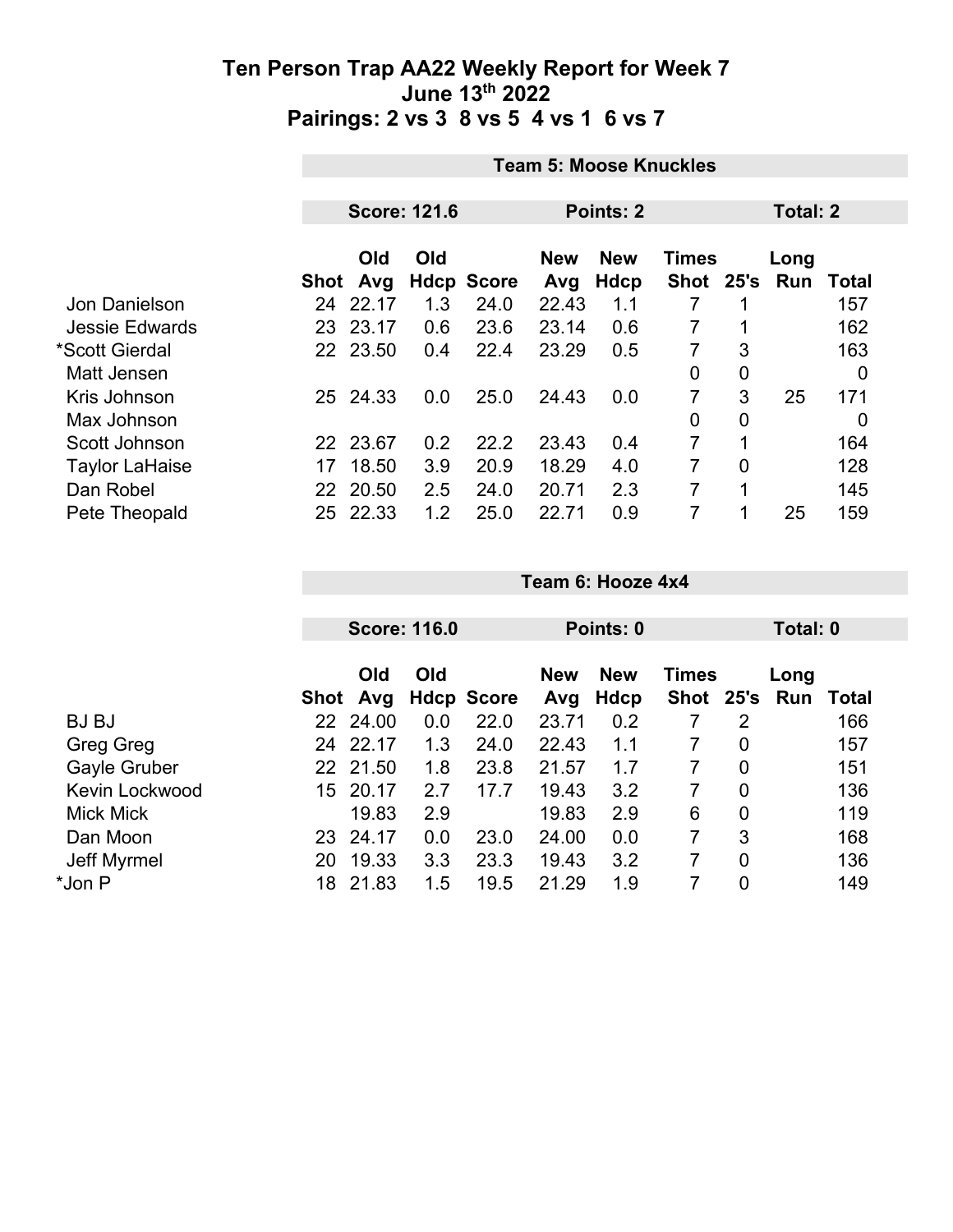|                       | <b>Team 7: Gunners</b>           |            |     |                   |            |            |                |                |                 |       |  |
|-----------------------|----------------------------------|------------|-----|-------------------|------------|------------|----------------|----------------|-----------------|-------|--|
|                       | <b>Score: 122.0</b><br>Points: 2 |            |     |                   |            |            |                |                | <b>Total: 2</b> |       |  |
|                       |                                  |            |     |                   |            |            |                |                |                 |       |  |
|                       |                                  | <b>Old</b> | Old |                   | <b>New</b> | <b>New</b> | <b>Times</b>   |                | Long            |       |  |
|                       | Shot                             | Avg        |     | <b>Hdcp Score</b> | Avg        | Hdcp       | <b>Shot</b>    | 25's           | Run             | Total |  |
| Chas Chas             | 23                               | 22.20      | 1.3 | 24.0              | 22.33      | 1.2        | 6              | 0              |                 | 134   |  |
| <b>Eric Fust</b>      | 23                               | 20.00      | 2.8 | 24.0              | 20.43      | 2.5        | 7              | 0              |                 | 143   |  |
| Jon Gruhlke           | 18                               | 20.67      | 2.3 | 20.3              | 20.29      | 2.6        | 7              | 0              |                 | 142   |  |
| *Josh Hogoboom        | 25                               | 24.17      | 0.0 | 25.0              | 24.29      | 0.0        | $\overline{7}$ | $\overline{2}$ | 50              | 170   |  |
| <b>Chris Moore</b>    |                                  | 23 24.67   | 0.0 | 23.0              | 24.43      | 0.0        | 7              | 4              |                 | 171   |  |
| <b>Dean Riveness</b>  | 25                               | 24.00      | 0.0 | 25.0              | 24.14      | 0.0        | 7              | 3              | 25              | 169   |  |
| <b>Brian Simonson</b> | 24                               | 23.00      | 0.7 | 24.0              | 23.14      | 0.6        | 7              | 0              |                 | 162   |  |
| Tom Stutelberg        | 15                               | 17.83      | 4.3 | 19.3              | 17.43      | 4.6        | 7              | 0              |                 | 122   |  |
| <b>Scott Wallick</b>  | 23                               | 22.33      | 1.2 | 24.0              | 22.43      | 1.1        | 7              | 0              |                 | 157   |  |

| Team 8: League average                                               |  |  |  |  |  |  |  |  |  |
|----------------------------------------------------------------------|--|--|--|--|--|--|--|--|--|
|                                                                      |  |  |  |  |  |  |  |  |  |
| <b>Score: 120.7</b><br>Points: 0                                     |  |  |  |  |  |  |  |  |  |
| New New<br>Times<br>Shot Avg Hdcp Score Avg Hdcp Shot 25's Run Total |  |  |  |  |  |  |  |  |  |

| <b>Super Shooters:</b> | <b>Tony Caspers</b>  | 25 |
|------------------------|----------------------|----|
|                        | <b>Wyatt Earp</b>    | 75 |
|                        | Larry Ptasienski     | 25 |
|                        | <b>Austin Lux</b>    | 25 |
|                        | <b>Jake Mickley</b>  | 25 |
|                        | Nate Vojtech         | 25 |
|                        | Kris Johnson         | 25 |
|                        | Pete Theopald        | 25 |
|                        | Josh Hogoboom        | 50 |
|                        | <b>Dean Riveness</b> | 25 |
|                        |                      |    |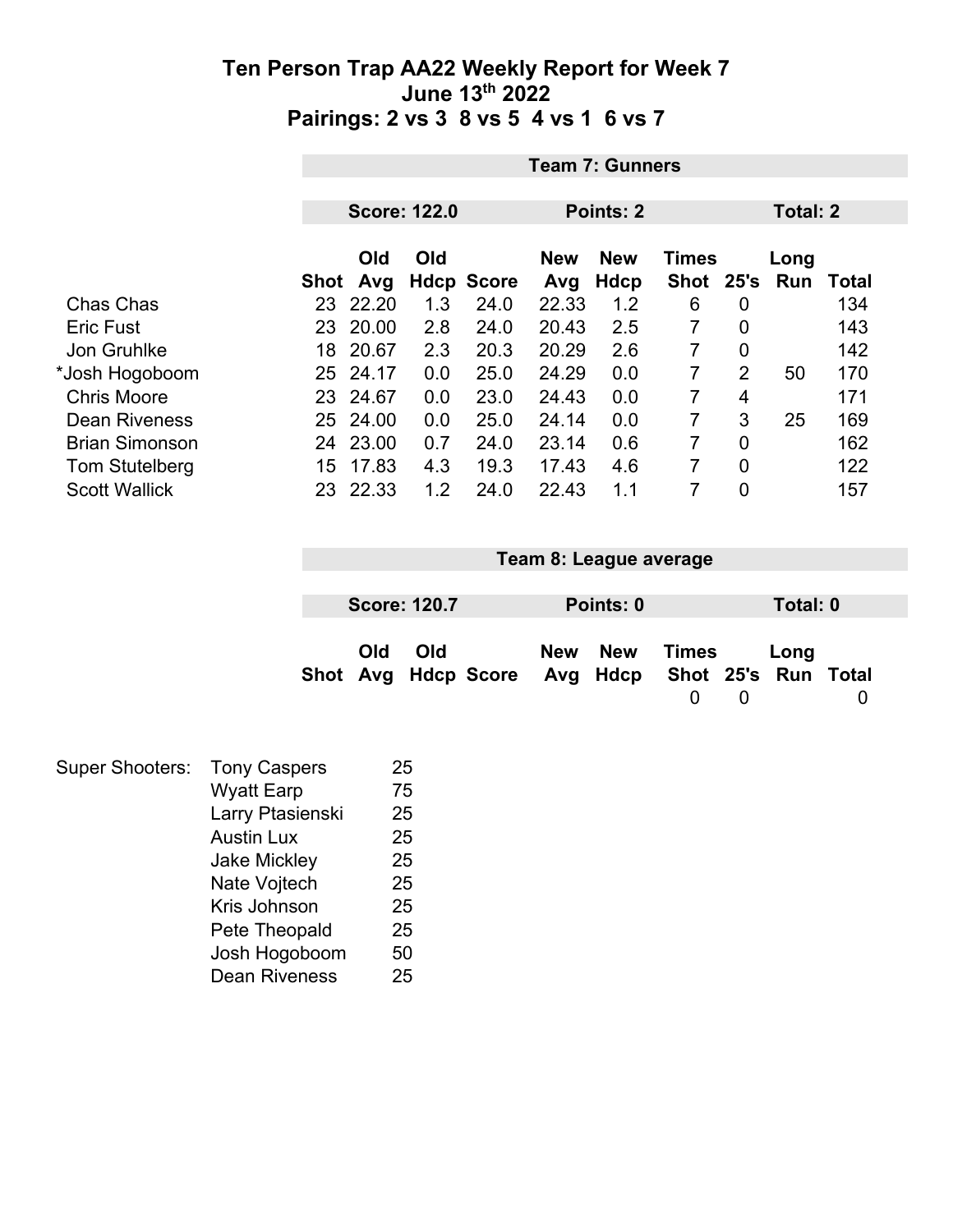## **Ten Person Trap AA22 Team Standings through week 7**

| Team 7 | <b>Gunners</b>        | 2.0 |
|--------|-----------------------|-----|
| Team 5 | <b>Moose Knuckles</b> | 2.0 |
| Team 3 | <b>Dust Bunnies</b>   | 2.0 |
| Team 1 | <b>Honey Badgers</b>  | 2.0 |
| Team 8 | League average        | 0.0 |
| Team 6 | Hooze 4x4             | 0.0 |
| Team 4 | <b>PVA</b>            | 0.0 |
| Team 2 | <b>Shoot Happens</b>  | 0.0 |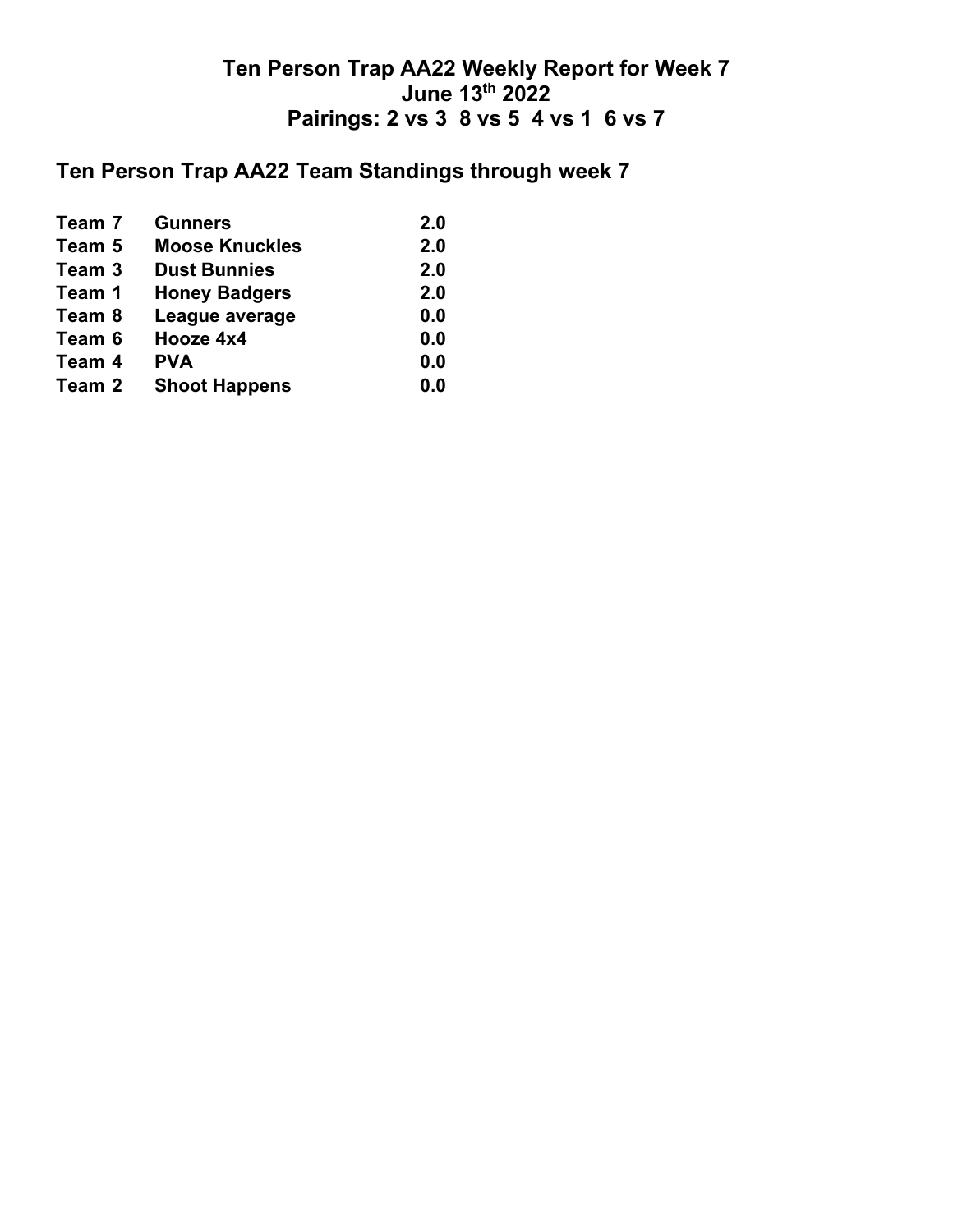# **Ten Person Trap AA22 Total Target Leaders Through Week 7**

| Shooter                 | Total | Avg   |                | <b>Rounds Straights Team</b> |                       |
|-------------------------|-------|-------|----------------|------------------------------|-----------------------|
| Kris Johnson            | 171   | 24.43 | 7              | 3                            | <b>Moose Knuckles</b> |
| <b>Chris Moore</b>      | 171   | 24.43 | $\overline{7}$ | 4                            | <b>Gunners</b>        |
| Josh Hogoboom           | 170   | 24.29 | $\overline{7}$ | $\overline{2}$               | <b>Gunners</b>        |
| <b>Josey Wales</b>      | 169   | 24.14 | $\overline{7}$ | $\overline{2}$               | <b>Honey Badgers</b>  |
| <b>Dean Riveness</b>    | 169   | 24.14 | $\overline{7}$ | 3                            | <b>Gunners</b>        |
| Dan Moon                | 168   | 24.00 | $\overline{7}$ | 3                            | Hooze 4x4             |
| <b>Ron DeSantis</b>     | 167   | 23.86 | $\overline{7}$ | $\overline{2}$               | <b>Honey Badgers</b>  |
| <b>BJ BJ</b>            | 166   | 23.71 | $\overline{7}$ | $\overline{2}$               | Hooze 4x4             |
| Nate Vojtech            | 166   | 23.71 | $\overline{7}$ | $\overline{2}$               | <b>Dust Bunnies</b>   |
| <b>Wyatt Earp</b>       | 166   | 23.71 | $\overline{7}$ | 4                            | <b>Honey Badgers</b>  |
| <b>Buford T Justice</b> | 165   | 23.57 | $\overline{7}$ | 0                            | <b>Honey Badgers</b>  |
| Craig Lux               | 165   | 23.57 | $\overline{7}$ | $\overline{2}$               | <b>Dust Bunnies</b>   |
| Craig Eckhoff           | 165   | 23.57 | $\overline{7}$ | 1                            | <b>PVA</b>            |
| Scott Johnson           | 164   | 23.43 | $\overline{7}$ | 1                            | <b>Moose Knuckles</b> |
| <b>Matt Hill</b>        | 164   | 23.43 | $\overline{7}$ | 1                            | <b>Shoot Happens</b>  |
| <b>Scott Gierdal</b>    | 163   | 23.29 | $\overline{7}$ | 3                            | <b>Moose Knuckles</b> |
| Larry Ptasienski        | 162   | 23.14 | $\overline{7}$ | $\overline{2}$               | <b>Shoot Happens</b>  |
| <b>Shawnone Mickley</b> | 162   | 23.14 | $\overline{7}$ | 0                            | <b>Dust Bunnies</b>   |
| Dan Lloyd               | 162   | 23.14 | $\overline{7}$ | $\overline{2}$               | <b>Shoot Happens</b>  |
| <b>Derek Muhl</b>       | 162   | 23.14 | $\overline{7}$ | 0                            | <b>Honey Badgers</b>  |
| <b>Jessie Edwards</b>   | 162   | 23.14 | $\overline{7}$ | 1                            | <b>Moose Knuckles</b> |
| <b>Brian Simonson</b>   | 162   | 23.14 | $\overline{7}$ | 0                            | <b>Gunners</b>        |
| Ron Bloom               | 162   | 23.14 | 7              | $\overline{2}$               | <b>PVA</b>            |
| <b>Kevin Bubbers</b>    | 160   | 22.86 | $\overline{7}$ | 0                            | <b>Honey Badgers</b>  |
| <b>Jake Mickley</b>     | 160   | 22.86 | 7              | 1                            | <b>Dust Bunnies</b>   |
| Pete Theopald           | 159   | 22.71 | $\overline{7}$ | 1                            | <b>Moose Knuckles</b> |
| <b>Derrick Sodren</b>   | 158   | 22.57 | 7              | 1                            | <b>Shoot Happens</b>  |
| Lonnie Hoffbeck         | 158   | 22.57 | $\overline{7}$ | 1                            | <b>Honey Badgers</b>  |
| Dub Armstrong           | 158   | 22.57 | 7              | 1                            | <b>Shoot Happens</b>  |
| <b>Tom Gallion</b>      | 158   | 22.57 | 7              | 0                            | <b>Dust Bunnies</b>   |
| <b>Tom Adair</b>        | 158   | 22.57 | 7              | 0                            | <b>Shoot Happens</b>  |
| <b>Scott Wallick</b>    | 157   | 22.43 | $\overline{7}$ | 0                            | <b>Gunners</b>        |
| Greg Greg               | 157   | 22.43 | $\overline{7}$ | 0                            | Hooze 4x4             |
| <b>Tony Caspers</b>     | 157   | 22.43 | 7              | 1                            | <b>Honey Badgers</b>  |
| Jon Danielson           | 157   | 22.43 | 7              | 1                            | <b>Moose Knuckles</b> |
| <b>William Munny</b>    | 157   | 22.43 | $\overline{7}$ | 0                            | <b>Honey Badgers</b>  |
| <b>Steve Meyers</b>     | 156   | 22.29 | $\overline{7}$ | 0                            | <b>PVA</b>            |
| <b>Jack Paladin</b>     | 156   | 22.29 | 7              | 1                            | <b>Honey Badgers</b>  |